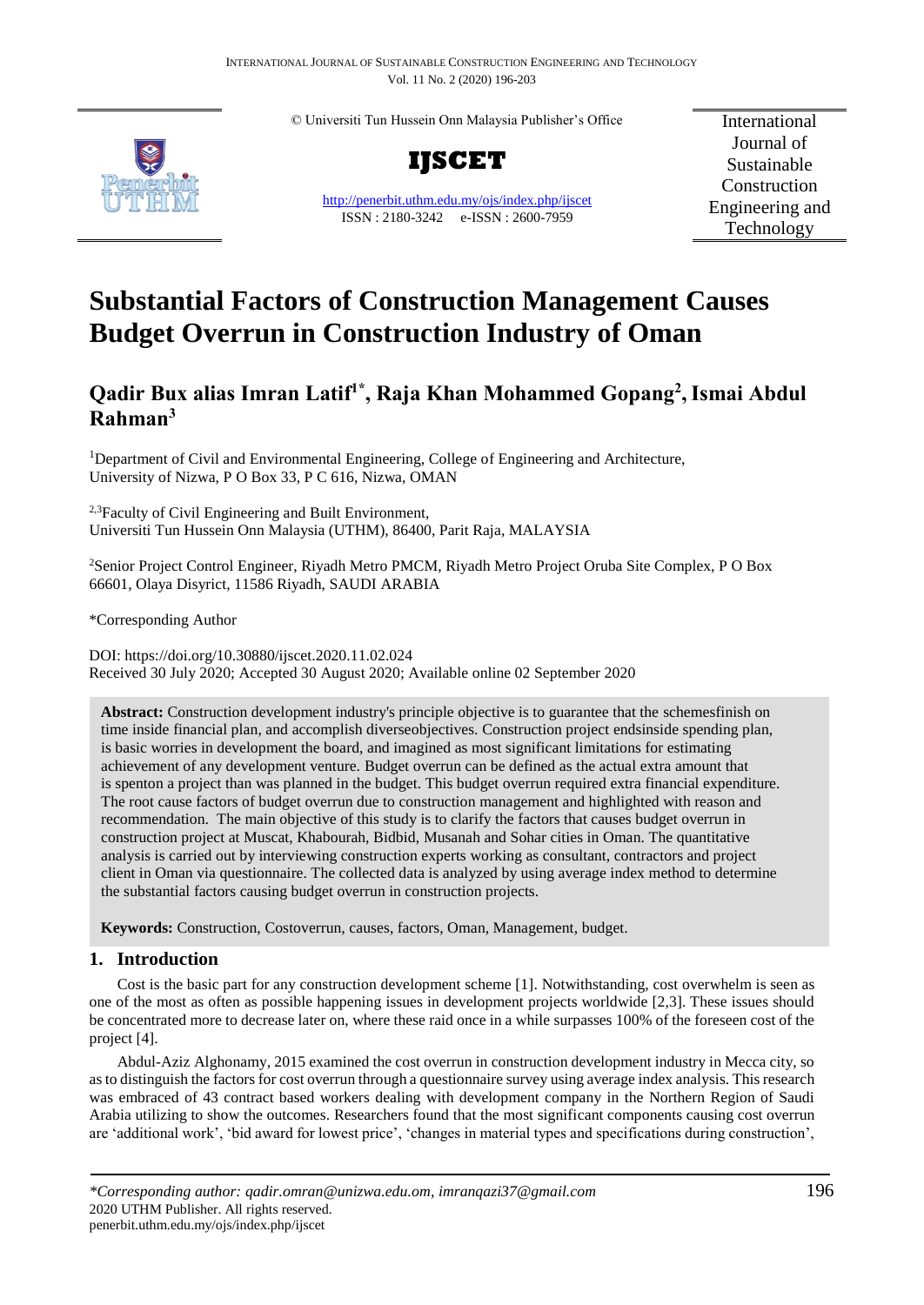'disputes on site', 'effects of weather', 'fluctuation of prices of materials', 'frequent changes in design', 'lack of adequate manpower', 'lack of contractor experience', 'long period between design and time of implementation' and 'mistakes in design' [5].

R M Johnson and R I I Babu (2018) explained in a research conducted in UAE by using synchronized diversified approach, using a questionnaire and an interview that the top five causes of cost overrun are design variation, poor cost estimation, delay in client's decision making process, financial constraints of client and inappropriate procurement method [6].

Aftab Hameed and Ismail A Rehamn 2013 conducted research to recognize the most substantial factors caused cost overrun in Malaysia by questionnaire survey using Arithmetic Mean method. According to the researchers the critical factors are 'poor site management and supervision', 'schedule delay', 'inadequate planning and scheduling', 'lack of experience', 'inaccurate time and cost estimates', 'mistakes during construction', 'inadequate monitoring and control', 'frequent design changes', 'mistakes and errors in design', 'poor design and delays in design' and 'delay preparation and approval of drawings' [7].

*Cost Overrun in Oman:* The construction industry accounts for a 9 per cent share of Oman's GDP and is the country's largest employer. Total investment spending is estimated at 3.7 billion Omani riyals in 2019 for infrastructure development, The Oman construction market is expected to register a CAGR of 6% over the forecast period, 2019-2024. Alike other countries, construction development industry in Oman is additionally confronting a great deal of difficulties, for example, the surpassing of the undertaking financial budget of project. Ali Alnuaimi, and Mohammed Al Mohsin, 2015, indicated this investigation to distinguish different factors liable for development cost overrun. A model review and interviews were done among chosen experienced individual for master supposition to distinguish the critical factors causing cost overrun in Oman [3,9]. The survey retorts were investigated by average indexed method, that conveyed about recognizable proof of 59 basic factors causing construction development cost overrun in Oman. Results show that the most noteworthy factors causing cost overrun are 'poor design', 'delays in design', 'unrealistic contract duration', 'lack of experience', 'late delivery of materials and equipment', 'delay preparation and approval of drawings', 'inadequate planning and scheduling', 'poor site management and supervision' and 'mistakes during construction' [3,9].

T Al Amri and M Marey Perez (2020) investigates the main cost overrun causes in construction projects within Oman related to clients, contractors, and consultants are determined by analysis targeting 100 project managers was conducted to indicate top causes among them. Results shows that cost overrun, the main client-related factors include change of the project's scope. Poor planning and management were established as important contractor-related determinants of project cost overrun. Lastly, poor drawings contributed as a top cause for consultant related cost overrun reasons [8.9].

#### **2. Methodology**

In this research, organized questionnaire was utilized in the amassing of information. The survey was utilized to gather definite data about respondent's happenstances and impressions about budget overrun. The questionnaire survey review was additionally adjusted to hear input on thoughts of respondents about budget overrun in the Oman construction development industry. A questionnaire structured as per the accompanying phases:

*Sources of Data Collection:* This analysis is relying much upon essential and discretionary information. Essential information was made up information gathered by the chooses using questionnaires, and site visits perception. The discretionary sources of information were acquired utilizing the previous researches. Fifty-three (53) factors causing budget overrun have been extricated from sources, for example, Material and Equipment used, Labors issue, contractors, client and consultant responsibility and contract management from the literature [1,4,6, 10-17].

*Design of Questionnaire:* The questionnaires were distributed a total of 150 professionals, 135 professionals filled questionnaire were received. It was found that 10 of returned questionnaires were erroneous and excluded from analysis. The collected data of 125 respondents used in analysis based on average index method. Survey is parted into three sections: Demographics, factors causing budget overrun, suggestions and recommendations. In initial segment, fundamental statistics of respondents [3,4]. In second part, factors causing budget overrun on writing contemplates referenced. In third part, respondent endorsements with respect to decrease of budget overrun in construction development are referenced. The factors were utilizing the Likert scale. The respondents were solicited to rank on a scale from 1-5 factors that cause budget overrun where  $1 =$  "Not Important",  $2 =$  "Least Important",  $3 =$  "Imortant",  $4 =$  "Very Important" and  $5 =$  "Most Important" [2,3].

*Data Analysis Method:* The noteworthy factors are determined by using average index analysis. Rating Scale is calculated based on average weight of likert scale based on the weight assigned to each factor by each respondent [2,3]. The rating normal is determined as follows,

$$
AverageIndex(AI) = \frac{W_1X_1 + W_2X_2 + W_3X_3 + W_4X_4 + W_5X_5}{N}
$$
\n(3.1)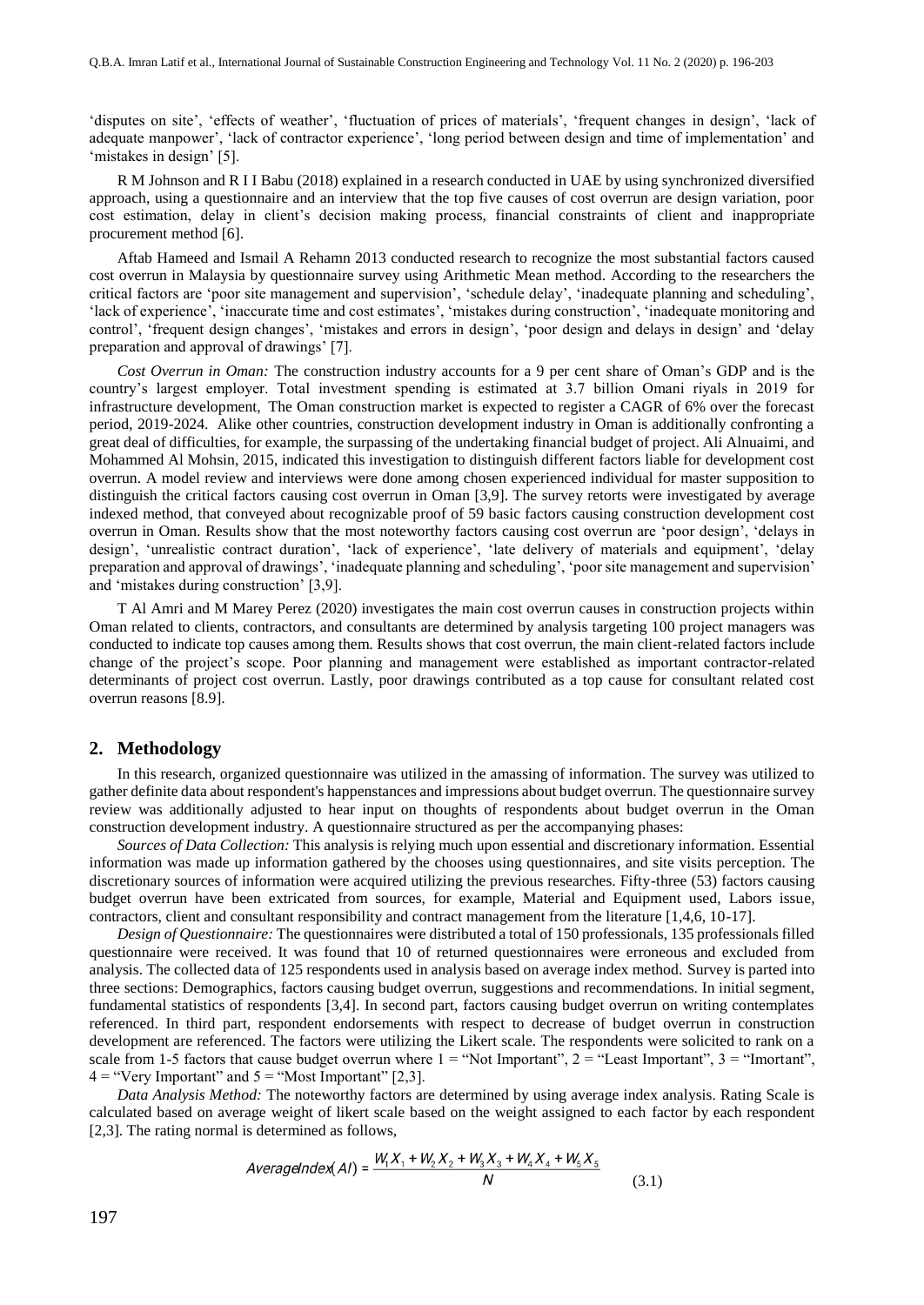Where N= Total number of respondents,  $W_1 = 1$  for "Not Important,  $W_2 = 2$  for "Least important",  $W_3 = 3$  for "Important",  $W_4 = 4$  for "Very Important",  $W_5 = 5$  for "Most Important",  $X_1 = No$ . of respondents of  $W_1, X_2 = No$ . of respondents for  $W_2$ ,  $X_3 = No$ . of respondents for  $W_3$ ,  $X_4 = No$ . of respondents for  $W_4$ ,  $X_5 = No$ . of respondents for  $W_5$ [2,3].

#### **3. Data Characteristics**

A preliminary quantitative study was carried out to identify the most important factors causing budget overrun in construction industry of Oman. Total of Fifty three (53) identified factors causing budget overrun have been extracted from sources such as Material and Equipment used, Labors issue, Contractors, client and consultant responsibility and contract management from the literature (Al- Gahtani and Mohan 2007, Engr. Nashwan Hamid Yahya Al-Emad 2008, Al-Momani, A., (1996)., summarized in a structured questionnaire and distributed to owner, consultant and contractors at wilayat Muscat, Khabourah, Bidbid, Musanah and Sohar in Oman. The questionnaire distribution was done randomly using two approaches, namely via email as well as direct visitations to the respective firms. The purpose of respondent's demography is to review the capabilities of the respondents in understanding the factors causing budget overrun. Fig.4.1 (a) shows the background of the respondents. Based on organization distribution It was found that the majority of the respondents are from clients with highest percentage of 50% has major influence, followed by contractors, 36% and remaining 14% respondent are from consultant.



**Fig. 4.1 - (a) Organization of respondents; (b) Qualificationof respondents; (c) Experience of respondents**

The qualification of the respondents is varying between Bachelor, Masters and Diploma degrees. Figure 4.1 (b) conferring the background of respondent's qualifications. Its show that the highest qualification of the respondents is Bachelor's degree having 48%, followed by Master's and Diploma degree holder having equal distribution percentage of 24% respectively.

In term of experience in the construction industry, figure 4.1 (c) found that as much as 68% of respondents had working experience of 0 to 10 years, followed by 23% respondents possessed working experience of between 11 to 20 years, and 9 % of respondents had working experience of 21 to 30 years. The minority group of respondents in terms of work experiences was those between 21 t0 30 years' experience, is 9%.

#### **4. Substantial Factors of Budget Overrun**

To distinguish the substantial factors that causes budget overrun from each source such as material, equipment used, labors issue, contractors, client and consultant responsibility and contract management 53 factors were recognized by reviewing the literature, Table 5.1 underneath illustrate each factor and the relative reactions as to its significance.

*Materials:* there are 3 substantial factors that contribute in causing budget overrun in construction project, related to materials. In table 5.1 average index analysis indicates that the substantial factors with highest rank are 'fluctuation of prices of construction material', 'quality of material' and 'changes in material specification and type'. Some construction material in Oman is locally available and produced. Mostly finishing material is imported from UAE either UAE made or imported from other countries such India, Europe, UK. Price and quality of construction material varies based on material specification. Consultant and contractors are liable for specification and quality of material used. However, client has to carry the burden of surge in price through contractor. Now a day's fluctuation of price is most common problem due to fluctuation of oil prices around the world. Contractors should give special attention to the following factors, Contractors are recommended to be aware about construction materials, so they are advised to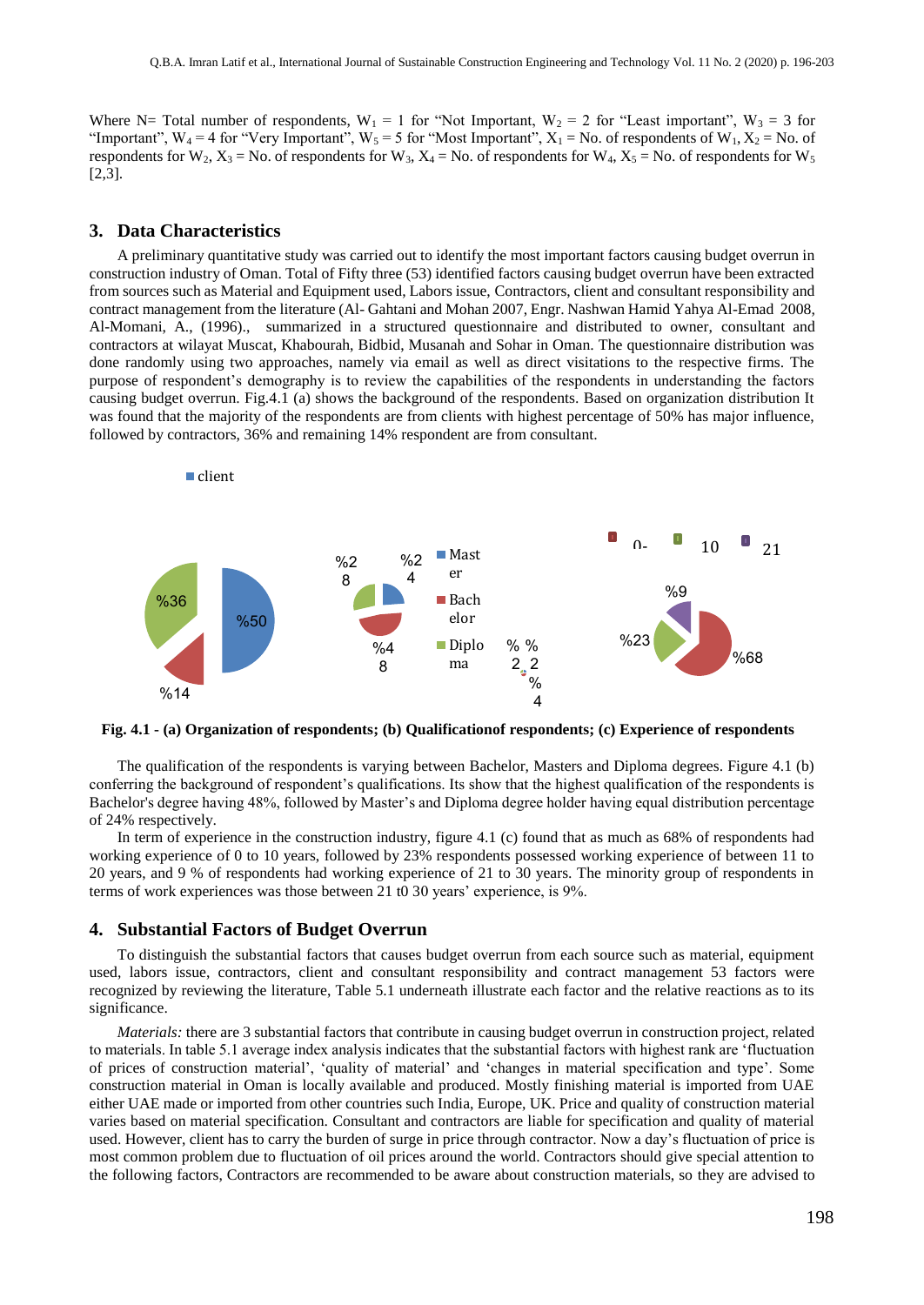purchase the construction materials at the beginning of work. It is also better for them to have time schedule for material delivery process to the site in order to avoid shortage or lack of materials. Contractors are advised to set up stores for required construction materials, and especially those are scarce or that are in limited quantity in the markets and due to fluctuation of price. Pre-construction preparation and smart project management should adopt. Construction industries should start by identifying priced worldwide commodities such as steel and finishing material. Stocking a huge amount of materials earlier starting the construction through a good estimate costing and evaluations before the construction start. Research the availability of and demand for local materials. Outline any special materials required for the project, such as marble or ceramics.

*Equipment:* The equipment related significant factors are 'High cost of machinery and its maintenance', 'Inadequate modern equipment', and 'Insufficient numbers of equipment'. When the price of equipment is very high it will affect the total budget of the project. A machinery necessitates some other accessories to buy for proper functioning for the distinct chores also causes will increase in the cost of the project.

*Labour:* Labour related issues are usually interrelated to contractor, and it also can be associated with consultant with respect to experience of skilled labour. The significant factors that contributes in causing budget overrun of the project are 'Severe overtime', 'Shortage of skilled site workers', and 'High cost of skilled labors'. If there is lack of site labors the construction of the project will not be completed on time within budget until unless workers have to do more than the specified works so it will increase the budget and will have budget overrun. Furthermore, contractors always prefer to hire ordinary labour because it is available at low cost as compared to skilled experienced worker. In Oman usually Non skilled labour is hired from other countries that increase the cost as compared to locally available skilled and non-skilled labour. This also justifies the shortage in availability of labour in the vicinity.

*Financial:* From the average index analysis related to Financial Issues contributing factors in budget overrun of projects are the 'Cash flow and financial difficulties faced by contractors' having the highest rank followed by 'Delay in payment process by owner' and 'Financial difficulties of owner' having the lowest rank causing budget overrun. Financial related issues are directly concerned with client or owner of project. Cash flow claims of contractors has to pass by consultant with approval and forwarded to owner/client for payment that causes delay in payments. Most of the time budget overrun directly hurt the overall cost of project that does cause difficulties for owners/clients to generate extra budget for project.

*Contract Management:* Table 5.1 shows the ranking of factors causing cost overrun due to contract management concerns. In this taxonomy, 'Poor contract management,' 'Disputes on-site', and 'Mistakes and discrepancies in contract document' are significant factors causing cost overrun in construction. Poor coordination between owner, consultant, and contractor does have significant consequences on construction projects. There have been many cases wherein everything is considered acceptable; however, the project still gets cost overrun only due to poor coordination. Dispute on sites usually occurs when unforeseen weather conditions or/and any accidents happen on site. Sometimes errors and inconsistencies in contract documents also cause not only cost overrun. However, it also causes additional work, such as not conducting geotechnical investigation on-site when making a contract, excess to the construction site, and appropriate, feasible studies of the project are the main whys and wherefores.

*Design Documentation:* In this category, the factors that contribute to causing cost overrun in a construction project are 'Frequent design changes, 'Impractical and complicated design,' and 'Poor design and delays in design.' Table 5.1 showing the ranking of factors based on average index analysis. Frequently design changes occur due to numerous alterations required by the owner. Impractical or/and complicated design happens due to unforeseen clumsiness conditions during the construction stage that has been hidden at the time of contract management such as seasonal or/and due to rainy weather rise and fall in underground water level, changes due plumbing and fittings. Poor design is purely the responsibility of the consultant; as a consultant must hire a team of engineers, it is also advised that a team of engineers does design the project must work on the same project until the end of the project.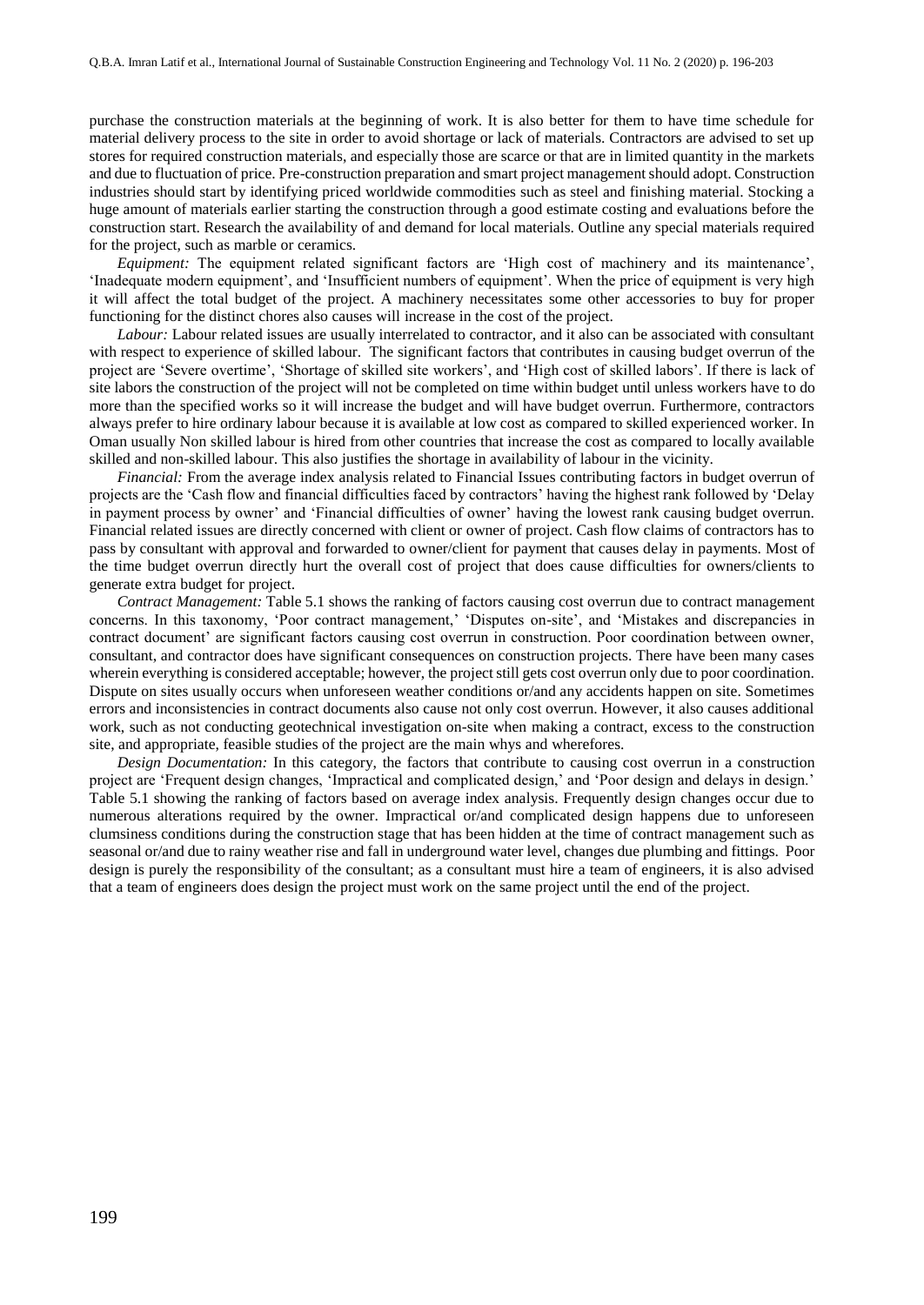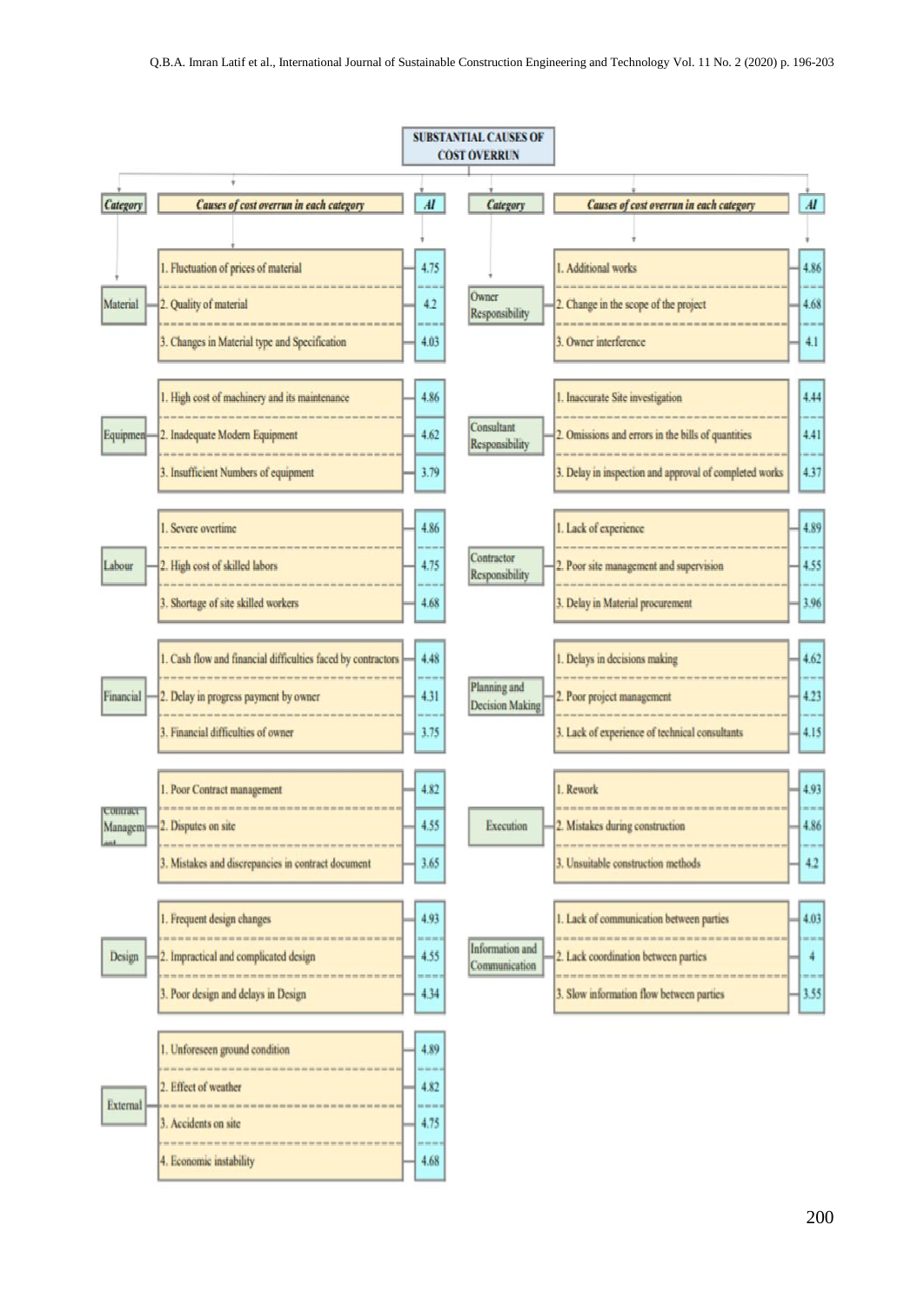*Planning and Decision Making:* In this category there are 3 factors that contribute in causing cost overrun in construction project. From analysis its shows that the most important factors causing cost overrun are Delays in decisions making, Poor project management and Lack of experience of technical consultants having the lowest rank. Table 5.1 showing the ranking of factors causing cost overrun in construction project. Many essential features of the project required client approval, the late decisions during construction add cost to the project completion. Once the decision is late, the actives' chain starts, such as design changes, procurement process, and installation, all those activities get affected due to delay in decision making. The managing the project to achieve objectives requires experience from the project's management, poor management leads to poor performance, or lousy quality causes the rework, which adds burden on the project budget. Further, the consultant's staff lack of experience causes the complication in design approvals, methods of quality approvals, and on-site decisions, which contribute to project cost overrun.

*Execution:* In this category there are 3 factors that contribute in causing cost overrun in construction project. From analysis its shows that the most important factors causing cost overrun are Rework, Mistakes during construction and unsuitable construction methods. Table 5.1 showing the ranking of factors causing cost overrun in construction project. Rework, and mistakes are always a cause of concern in a construction project due to many causative factors such as design changes, workers' skills, inappropriate material, or unapproved material. However, those factors on cost overrun are noticeable, and special attention is required during construction to minimize the impact. In the execution category, another factor that contributes to cost overrun is the methodology of construction. The experience manager can avoid these factors by employing the experience sub-contractor with good experience in the same kind of work. The wrong construction methodology experiences expensive solutions by employing the wrong resources. The duration of activities becomes uncertain. Finally, the quality of the product may not match the specified standards.

*Information and Communication:* In this category top 3 factors that contribute in causing cost overrun in construction project. From analysis its shows that the most important factors causing cost overrun are Lack coordination between parties and Slow information flow between parties having the lowest rank. Table 5.1 showing the ranking of factors causing cost overrun in construction project. The project success lies in a better communication plan, making sure that the flow of information is correctly passing with an approved channel of communication to all concerned parties. Poor communication at the site may cause disbelief to either party and lead to conflict among them. The information flow from top to bottom workers will provide quick reactions to the changes and avoid rework or mistakes due to workers performing with wrong or old designs. Poor communication contributes to project cost overrun that minimizing by adopting industry standards approved by all stakeholders a communication plan.

*Owner Responsibility: :* In this category, the top 3 factors that contribute to causing cost overrun in the construction project. An analysis shows that the most critical factors causing cost overrun are additional works, change in the scope of the work, and owner interfaces. Any addition to the original scope or the requirement from the owner's request to project directly increases the project's cost. Further, the addition of scope during construction may require more budget than if the same scope was required during the tender stage. Similarly, any changes to the scope during construction cause cost overrun, changes during construction causes rework, sometimes abort the already executed work or demobilize the resources. Lastly, the owner interference in construction allows unnecessary barriers such as architectural approvals and mockups. The contractor cannot procure material unless the client approved the mockup and advise future courses of action to contract. That unnecessary interface from the owner adds many activities to complete the task and requires contractor efforts, consequently adding cost to the project budget.

*Consultant Responsibility:* In this category, the top 3 factors contribute to the cost overrun to construction projects, as shown in table 5.1. The highest score was Inaccurate Site investigation; thus, cost overrun can happen because the site's improper investigations will result in the redesign of the project elements, which will increase the project's total budget. The omissions and errors in the bill of quantity would be due to not accurate estimation. During making a bill of quantity, the errors in major elements quantity will add to the project budget. Lastly, the consultant factor for cost run is delays in inspection and approvals of completed work; the inspection process from consultant is a significant cause of concern to the contractor for their task to approve on time to utilize their resources on other similar tasks of the project. Once the process slows down the approval, it adds cost and time to the project.

*Contractor Responsibility:* In this category, the top 3 factors contributing to the cost overrun to construction projects are lack of experience, poor site management, supervision, and delay in procurement of material, as shown in table 5.1. The contractor personals experience is key to the project success, every project is unique, and the experienced workers help produce quality work without rework or mistakes on site. The mistake during construction requires rework, and that results in an extra workforce to complete the task, and loss of material leads to cost overrun. The poor site management and supervision factor from contractors' prospects are critical; during construction, the management role is vital to monitor the progress according to the approved baseline with quality—the poor site management results in the poor project performance. Lastly, the contractor's procurement delay is a significant cause of cost overrun; the non-availability of material at the site leads to idle the resources that mean the waste of money.

*External:* In this category, four factors contribute to causing cost overrun in the construction project. The analysis shows that the most critical factors causing cost overrun are Unforeseen ground condition, Effect of weather, Accidents on-site, and Economic instability, as shown in table 5.1. The unforeseen ground condition during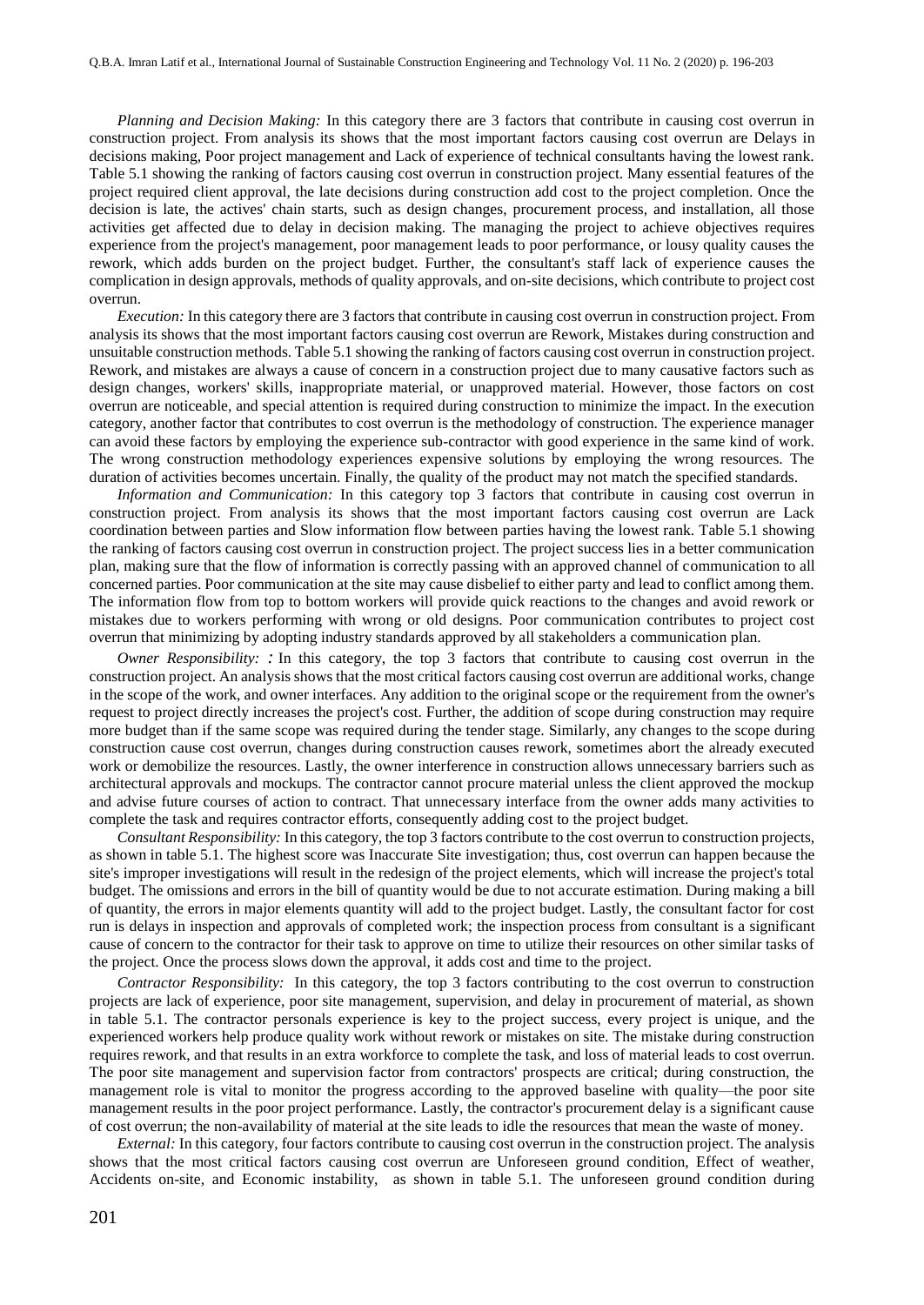construction delays design, and third-party utility diversions required ample time to get approval and add cost to the project budget. The weather conditions that were not realized during the tender impact the planning and execution of the project require a cost to mitigate climate conditions' effects. On-site accidents also impact the project's progress; if this type of event is not considered in project contingency, then add to the project cost to complete. Lastly, the economic instability factor plays an essential part in project progress; the economy's instability creates confusion to the contractor and the client for the smooth payment of the work results in slow progress and adds the project budget's cost.

#### **5. Conclusion**

This research has helps to identify factor causes of budget overrun in construction at Muscat, Khabourah, Bidbid, Musanah and Sohar cities in Oman. The substantial factors causing budget overrun in construction process related to Materials, Equipment, Labour, financial, Contract management, design, Owner responsibilities, consultant responsibilities, contractor responsibilities, Planning, decision making, execution, information and communication, and external have been analyzed by using average index method with client, consultant, and contractor prospective. These findings will give a better understanding to the construction industry companies regarding flaws in management and create awareness among them for undertaking future construction projects to avoid/reduce budget overrun. It is concluded that the government organizations or private firms' consultant and contractors can develop or improve legislation for construction projects based on this study to avoid budget overrun in forthcoming construction projects.

#### **References**

Aftab H. M., Ismail A. R., Abdullah M. R., Azis A. S. A, Factors affecting construction cost performance in project management projects: Case of MARA large projects. International Journal of Civil Engineering and Built Environment, 1 (1), 30-35, 2014

Alias Imran Latif , Q. B., Oman Construction Industry Prospective on Cause of Construction Material Waste. International Journal of Integrated Engineering, 12(1), 243-252, 2020

Imran Latif, Q. B. alias, Al Saadi, A. M. D., & Abdul Rahman, I, Identification of Delay Factor in Oman Construction Industry. International Journal of Sustainable Construction Engineering and Technology, 10(1), 2019

Rahman I A, Memon A H, Abd Karim A T (2013), Examining factors affecting budget overrun of construction projects undertaken through management procurement method using PLS-SEM approach, Procedia - Social and Behavioral Sciences 107 ( 2013 ) 120-128

Abdulaziz Alghonamy, Cost Overrun in Construction Projects in Saudi Arabia: Contractors' Perspective, International Journal of Engineering & Technology IJET-IJENS Vol:15 No:04, Pp 35 – 42, 2015

Reshma Mary Johnson & Robin Itty Ipe Babu, Time and cost overruns in the UAE construction industry: a critical analysis, International Journal of Construction Management, DOI: 10.1080/15623599.2018.1484864, 2018

Memon A H, Rahman I A, Abdullah M R, Azis A A A, Factors Affecting Construction Cost in Mara Large Construction Project: Perspective of Project Management Consultant, International Journal of Sustainable Construction Engineering & Technology Vol 1, No 2, Pp 41 – 54, 2010

Tariq Al Amria and Manuel Marey-Pérez, Towards a sustainable construction industry: Delays and cost overrun causes in construction projects of Oman, Journal of Project Management 5 (2020) 87–102, 2020

K. Alzebdeh\*a, H.A. Bashirb and S.K. Al Siyabic, Applying Interpretive Structural Modeling to Cost Overruns in Construction Projects in the Sultanate of Oman, The Journal of Engineering Research Vol. 12, No. 1, Pp 53-68, 2015

I. Abdul Rahman, I., Memon, A.H., Abd.KArim, A, "Significant Factors Causing Cost Overruns in Large Construction Projects in Malaysia," J. Appl. Sci., vol. 13, no. 2, pp. 286–293, 2013

Roslan N, Zainun N Y, Memon A H, Measures for Controlling Time and Cost Overrun Factors during Execution Stage, International Journal of Construction Technology and Management Vol.1, No.1, Pp 8 – 11, 2014

Ismail Abdul Rahman, Ismaaini Binti Ismail, Mustafa Musa Jaber, Risk Assessment of Time and Cost Overrun Factors throughout Construction Project Lifecycle: Pilot Study, International Journal of Engineering & Technology, 7 (3.20),